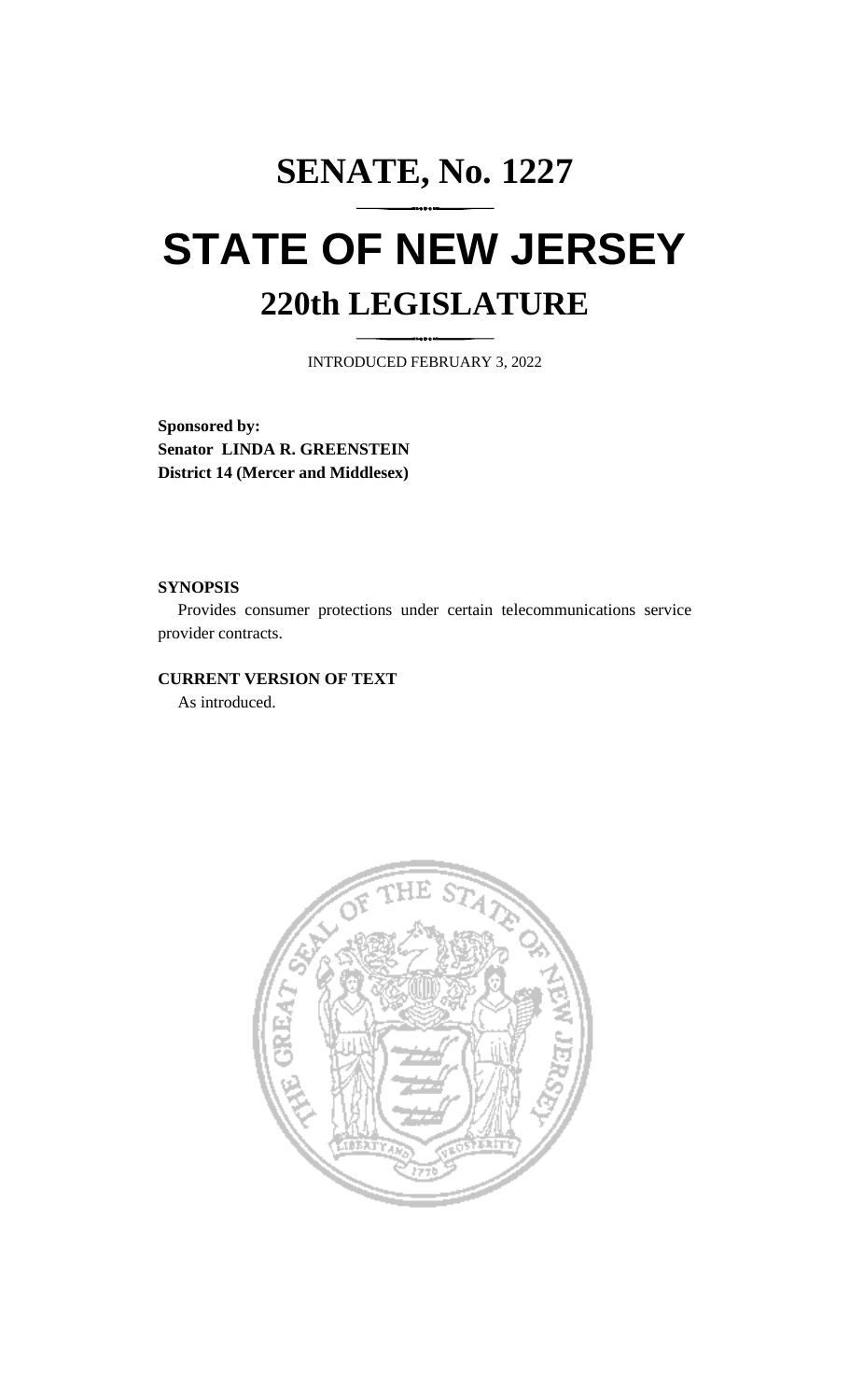```
2
```
 **AN ACT** concerning certain telecommunications service provider 2 contracts and supplementing P.L.1960, c.39 (C.56:8-1 et seq.). **BE IT ENACTED** *by the Senate and General Assembly of the State of New Jersey:* 7 1. As used in P.L., c. (C. ) (pending before the Legislature as this bill): "Telecommunications service" or "service" means the provision of cable television service, telephone service using any telephony other than wireless telephone service, or Internet access service, when provided individually or, in combination with any of the aforementioned services, through the means of a service contract or other similar agreement with a telecommunications service provider and a telecommunications service subscriber. "Telecommunications service provider" or "provider" means any person providing telecommunications service. "Telecommunications service subscriber" or "subscriber" means any person to whom telecommunications service is provided or any person who has agreed with a provider to pay obligations arising from the provision of telecommunications service to another person. 2. Notwithstanding any law, rule, regulation, or order to the contrary, if a telecommunications service subscriber experiences and reports to the subscriber's telecommunications service provider a telecommunications service outage occurring more than three times in any 30-day period, the provider: a. shall not impose upon the subscriber any early termination, cancellation, or any otherwise applicable fee or charge in connection with the subscriber's election to terminate service with the provider prior to the expiration of the service contract or other similar agreement; b. shall refund to the subscriber any applicable fee or charge paid by the subscriber for establishing or activating service with the provider; and c. shall refund to the subscriber an amount equal to the amount of any early termination, cancellation, or any otherwise applicable fee or charge paid by the subscriber for terminating service with the subscriber's previous provider prior to the expiration of the service contract or other similar agreement with the subscriber's previous provider. A subscriber requesting a refund under this subsection shall submit to the provider a copy of the statement of payment to the subscriber's previous provider as acceptable evidence that the early termination or cancellation fee or charge was paid. 3. A telecommunications service provider shall keep a record of the dates of all telecommunications service outages experienced and reported to the provider by each of its subscribers and shall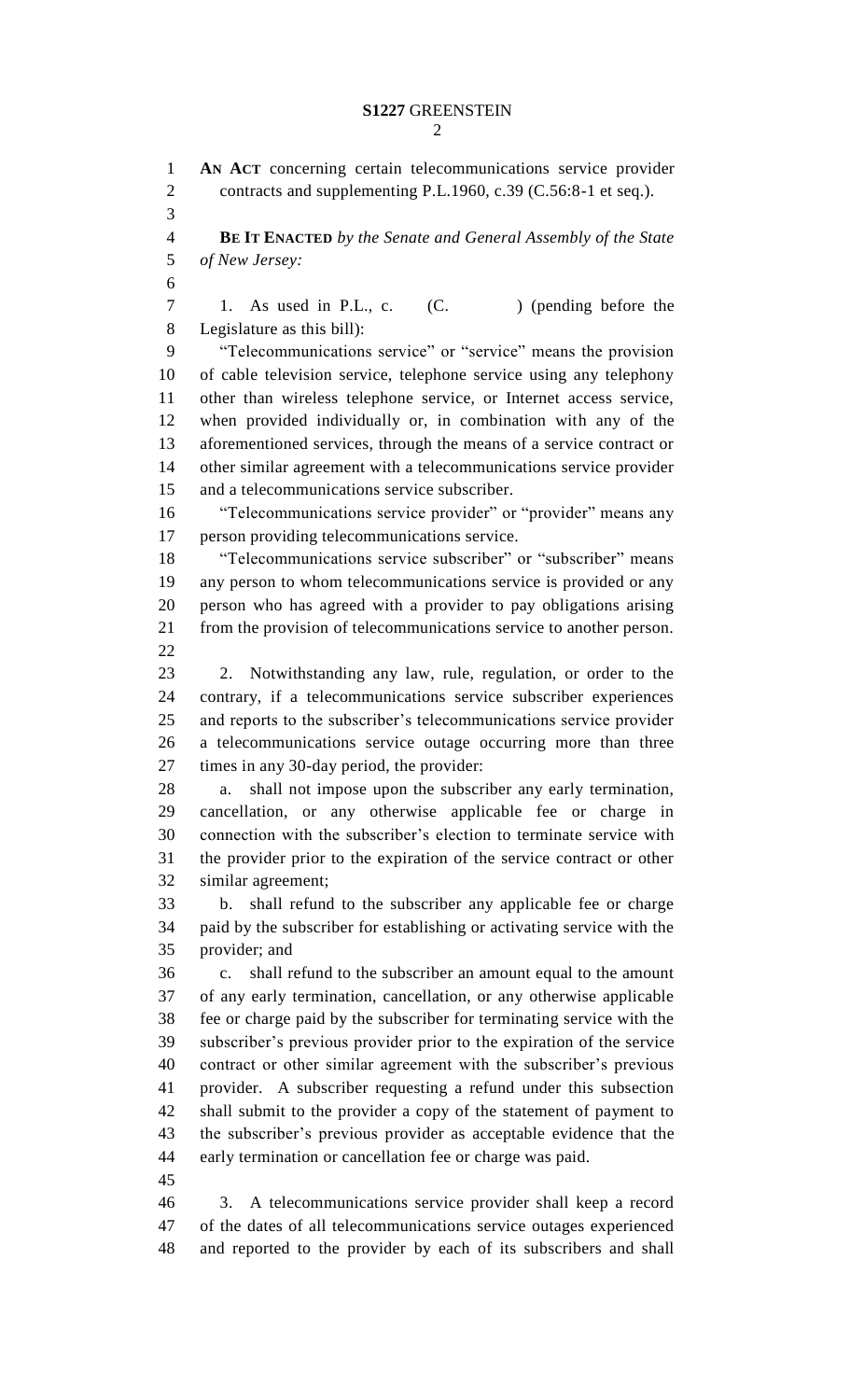# **S1227** GREENSTEIN

 transmit to each subscriber that has experienced a service outage occurring more than three times in any 30-day period a notice of that situation as an acknowledgement that the subscriber is eligible 4 for the relief provided for in section 2 of P.L., c. (C.) (pending before the Legislature as this bill).

7 4. A violation of P.L., c. (C. ) (pending before the Legislature as this bill) shall be an unlawful practice subject to the penalties applicable pursuant to section 1 of P.L.1966, c.39 (C.56:8- 13) and section 2 of P.L.1999, c.129 (C.56:8-14.3).

 5. This act shall take effect immediately and shall be applicable to new service contracts or other similar agreements entered into, or existing service contracts or other similar agreements renewed, on or after the effective date of this act.

- 
- 
- 
- 

## 18 STATEMENT

 This bill imposes certain obligations on a provider of cable television service, telephone service using any telephony other than wireless telephone service, or Internet access service, that provides these services individually or, in combination with any of the aforementioned services, via a contract or service agreement with a subscriber.

 Specifically, if a subscriber of the aforementioned service or services (subscriber) experiences and reports to the provider of the service or services (provider) a service outage occurring more than three times in any 30-day period, the provider: 1) is prohibited from imposing any early termination, cancellation, or any otherwise applicable fee or charge on the subscriber for terminating service with the provider prior to the expiration of the service contract; 2) is to refund to the subscriber any applicable fee or charge paid by the subscriber for establishing or activating service with the provider; and 3) is to refund to the subscriber the amount of any early termination, cancellation, or any otherwise applicable fee or charge that the subscriber paid for terminating service with the subscriber's previous provider. A subscriber requesting a refund of the charge for terminating service with the subscriber's previous provider is required to submit to the provider a copy of the statement of payment to the subscriber's previous provider as acceptable evidence that the fee or charge was paid.

 The bill requires providers to keep a record of the dates of all telecommunications service outages that its subscribers have reported to the provider and to notify each subscriber that has experienced a service outage occurring more than three times in any 30-day period of that situation.